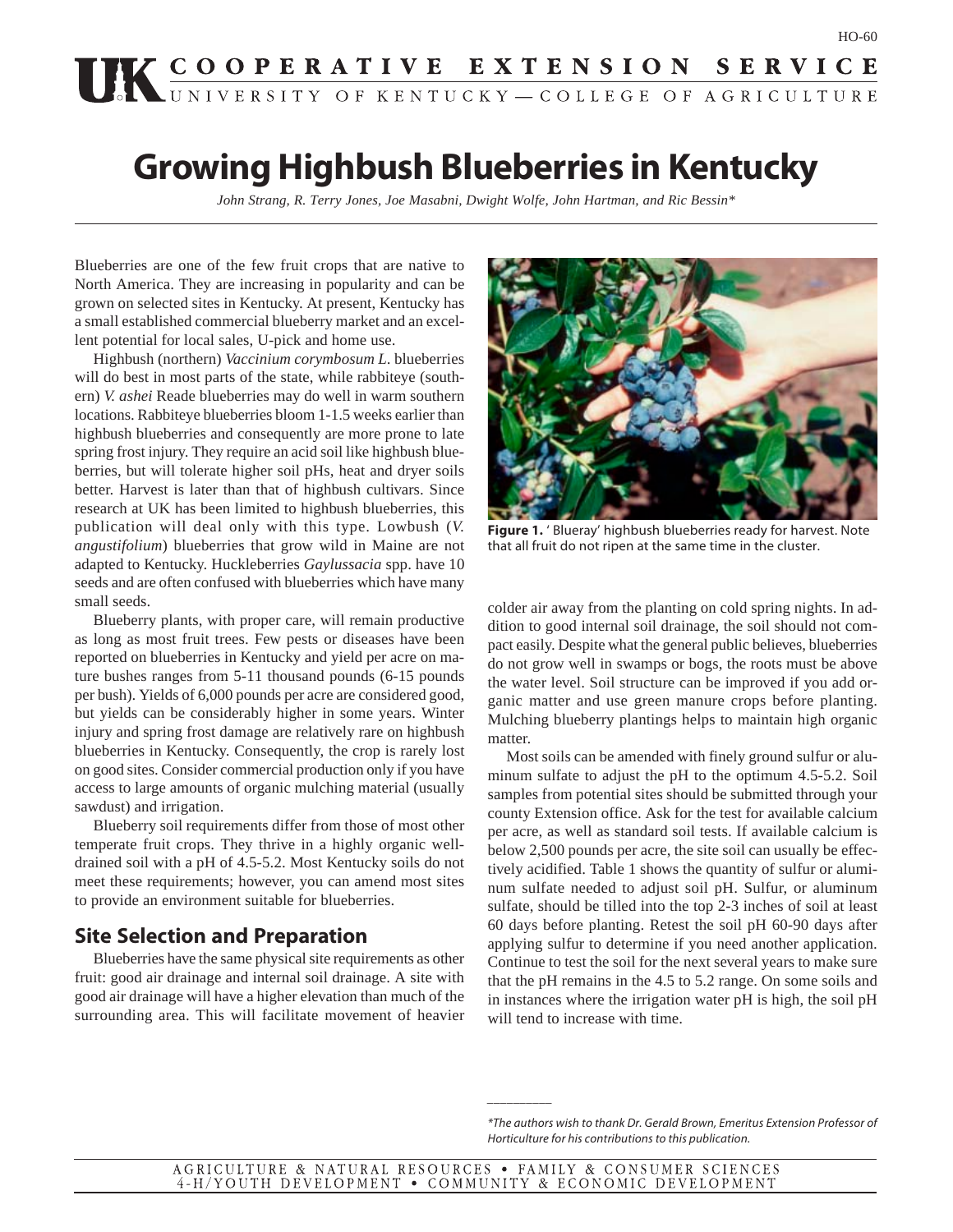#### **Table 1.** Amending Soil to Reduce pH.

To lower the pH one full pH unit (e.g. from 5.5 to 4.5), incorporate either finely ground sulfur or aluminum sulfate. Sulfur is usually the least expensive material. Use the water pH value rather than the buffer pH value to determine how much sulfur or aluminum sulfate to incorporate.

| <b>Soil Texture</b> | Sulfur lb/100<br>sq $ft1$ | <b>Aluminum Sulfate</b><br>$lb/100$ sq ft <sup>1</sup> |
|---------------------|---------------------------|--------------------------------------------------------|
| Light, Sandy        | 0.75                      | 4.5                                                    |
| Medium, Sandy Loam  | 1.50                      | 9.0                                                    |
| Heavy, Clay Loam    | 2.25                      | 13.5                                                   |

Since the soil's buffering capacity affects the degree to which a soil is acidified, apply the recommended amount well before planting. Then recheck the pH 60-90 days later.

# **Cultivar Selection**

Cultivars differ as to when they ripen. If they are properly selected a continuous supply of fresh berries will be available throughout the fruiting season. Spring frost hardiness is based on cultivar floral developmental stages. Earlier maturing cultivars bloom earlier than late maturing cultivars and are consequently more prone to frost injury. Blueberries bloom about the same time as strawberries and highbush blossoms will withstand 28°F in full bloom. As a rule, berries will ripen 60-80 days after bloom. Each cultivar will normally supply fresh fruit for a 2-3 week period.

Plant at least two cultivars to assure cross pollination. Group cultivars by ripening dates so that harvest will progress in an orderly fashion. For example, 'Duke', and 'Spartan', are good early season cultivars. ' Ozarkblue', 'Sierra', 'Toro', and 'Bluecrop' are good mid-season cultivars, while 'Nelson', 'Darrow', and 'Elliott' are good late season cultivars.

Desirable fruit characteristics are, large size, light blue color, firm fruit, resistance to cracking, good keeping quality and good aroma and flavor. In addition, the tendency for fruit to remain on the plant rather than drop when ripe and a small dry fruit scar that reduces decay after harvest are desirable. See Table 2 for information on recommended cultivars.

Blueberries are one of the few crops in which the grower gains by purchasing 2-year-old plants that are 18-24 inches high. These may be bare-rooted or potted. Purchase only virus-free or virus tested plants from reputable nurseries, because several easily transmitted blueberry viruses can destroy the planting if they are brought in.

**Table 2.** Recommended Cultivars in Order of Ripening.

**Duke:** USDA 1986 release, bush vigorous, berries firm, medium size (55 to 65 berries per cup) with good color, and a small dry scar. Late blooming; very productive; ripens early (the first week of June, in western Kentucky). This variety has not performed as well in the Mammoth Cave and in the South East Kentucky areas.

**Spartan:** Bush vigorous, erect; fruit large (60 berries per cup), very firm, light blue, highly flavored with a dry scar. Blooms late and has some resistance to mummy berry.

**Patriot:** Bush upright, open-spreading, slow growing and productive; fruit are large (49-60 berries per cup), firm, with good color, good flavor when completely ripe and with a very small dry recessed scar. More tolerant of heavier soils and has some phytophthora root rot resistance.

**Bluejay:** Michigan release, bush very vigorous, very winter hardy, grows well on heavier soils, medium to large round firm berry (70 berries per cup), excellent flavor, loose clusters. Field resistant to shoestring virus and moderately resistant to mummy berry.

**Ozarkblue:** is the first release from the Arkansas blueberry breeding program and is a southern highbush variety. Plants are vigorous with upright growth that tolerates late spring frost and warm summers. Fruit is firm, large, (60 berries per cup) and attractive, and is suitable for either fresh market or U-pick. Fruit ripens in mid-season in Eastern Kentucky.

**Sierra:** USDA 1988 release. Bush vigorous and very productive; fruit is large (about 60 berries per cup), has excellent quality, and can be used for either processing, fresh market, or U-pick. About 80 percent of the fruit ripens from the second through the fourth week of June, in western Kentucky. (For trial)

**Bluecrop:** A standard midseason excellent tasting cultivar, with nearly all of its fruit ripening before July 1, in western Kentucky. Berry size is large (65 berries per cup) and this variety has performed a little better than most on soils where the pH is slightly higher than recommended in Ohio studies. Field resistant to shoestring and red ringspot virus, moderately resistant to powdery mildew and mummy berry.

**Bluegold:** USDA 1989 release, plants vigorous, low growing with many branches and very productive. Berries are medium in size (70 berries per cup) and have small dry scars, good color, flavor and firmness. Because of the low growing habit it is necessary to prune to force upright growth and to reduce crop load. Bushes are moderately productive, with 75 percent of the fruit ripening between the second and fourth weeks of June in western Kentucky

**Toro:** USDA/New Jersey Experiment Station release, 1987. Plants are vigorous, upright and productive with very large fruit (50 berries per cup), which ripens from the second week of June through the first week in July with ' Blucerop', in western Kentucky. The fruit is firm, has excellent quality, a small dry scar and can be used for either processing, fresh market, or U-pick.

**Nelson:** USDA 1989 release, bush vigorous, and productive; berries similar to those of 'Spartan' in size (large…60 berries per cup), with good firmness, color, flavor and a small dry scar. A good cultivar for commercial packing and U-pick. Fruit ripens late (from second week of June through the second week in July, in western Kentucky).

**Brigitta:** A very productive late ripening Australian variety; the plant is upright; fruit are very attractive, very large (55-60 berries per cup), firm, sweet and have an excellent shelf life. (For trial)

**Darrow:** Bush erect, vigorous, productive; fruit cluster medium size; berries are very large (57 berries per cup), light blue, firm, tart until completely ripe. They have an excellent flavor when fully ripe.

**Elliott:** Michigan release; bush is vigorous, winter hardy and a heavy consistent producer. Berries are firm, light blue, medium sized (75 berries per cup) with a good mild flavor. One of the latest ripening cultivars. Berries store well, but are not fully ripe when they first turn blue and need to remain on the plant to develop sugars.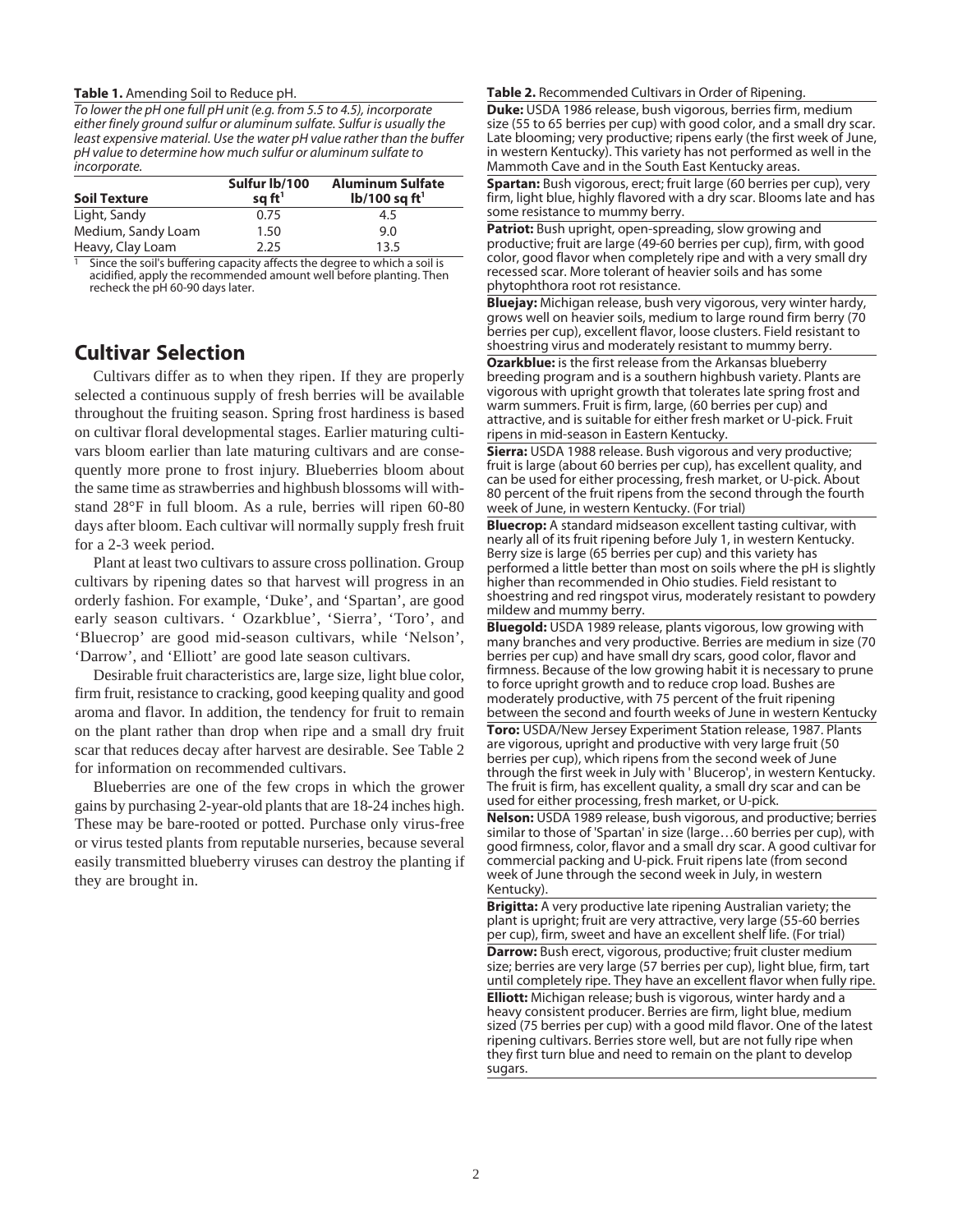

**Figure 2.** 'Spartan' highbush blueberry. **Figure 3.** ' Bluejay' highbush blueberry.



## **Planting**

Plant blueberries in early spring before growth starts or in late fall after frost. A north-south row orientation is preferred when possible so sunlight is more uniformly distributed. Plant bushes in rows far enough apart so that tractors or trucks can be driven between rows for mulching. Recommended planting distances are 10-14 feet between rows and 4-6 feet within rows. See Table 3. Do not plant vigorous cultivars, like 'Ozarkblue' closer than 5 feet apart in the row. At these spacings, plants will eventually form a hedgerow. Blueberry plants are purchased as either dormant bare root plants or as potted plants. Make planting holes several inches larger and deeper than the root system. Recent research at the University of Illinois, Urbana-Champaign has showed that blueberry plants set in deeper narrower holes produce more fruit. It is thought that plants with a deeper root system experience less drought stress. Holes can be dug using a tractor mounted auger or by hand. Plants that grew in holes that were 18 in. in diameter and 24 in. deep produced better than those that were grown in holes 24 in. in diameter and 15 in deep. We recommend using a sub-soiler or ripper to mark off the rows the fall before planting when the soil is dry. Sub-soiling helps loosen the soil and will improve internal drainage. On many heavier soils in Kentucky blueberries should be planted on a slightly raised bed (4-6 in.). This will improve drainage during wet winter months.

**Table 3.** Relationship between plant spacing and number of plants per acre.

| Plant spacing (ft) | <b>Plants per acre</b> |
|--------------------|------------------------|
| $4 \times 10$      | 1,089                  |
| 4 x 12             | 907                    |
| $4 \times 14$      | 777                    |
| $5 \times 10$      | 871                    |
| 5x12               | 726                    |
| $5 \times 14$      | 622                    |
| 6 x 10             | 726                    |
| 6 x 12             | 605                    |
| 6 x 14             | 518                    |

Blueberries grow best on soil having a higher organic matter content than most Kentucky soils. To improve growth, mix one gallon of wet peat moss with the soil in the bottom of the hole prior to planting. One 6 cu ft bale of peat is enough for 45 plants. **Sawdust, hay or compost should not be substituted for peat moss because as these materials decompose they may stunt or kill the plants.**

Blueberries should be planted at the same depth as they grew in the nursery with roots well spread out and soil packed firmly around the roots. Broken or injured roots should be cut off of bare rooted plants before planting. Water plants thoroughly to settle the soil around the roots after planting.

# **Fertilization and Nutrition**

Do not put fertilizer in the hole at planting since blueberries are very sensitive to fertilizer burn. Rather, adjust soil fertility based on the soil test before planting. Then sidedress at bloom and six weeks later with 0.1 lb of ammonium sulfate per plant each time. Ammonium sulfate also helps maintain an acid pH. In subsequent years, use the same timing and increase the amount of fertilizer by 0.1 lb each year until you are applying 0.3 lb. of ammonium sulfate per bush per application.

Kentucky research indicates that when nitrogen is applied as sulfur coated urea, blueberry plants yield more than when ammonium sulfate is used as the nitrogen source. Sulfur-coated urea is not as acidic as ammonium sulfate, so if it is used, check and adjust the soil pH more often. Sulfur-coated urea is more expensive than sulfur.

On sites with heavier soils and where the pH is more difficult to maintain plants can be fertilized using Osmocote Plus 15-9-12 at the rate of 2 oz per plant per month from March 1 through August 1. This material contains six trace elements and magnesium and is more expensive that the previously mentioned products. However, it will provide a more complete and continuous supply of nutrients, in situations where the mulch or a higher pH tie up nutrients that would otherwise be available to the plants.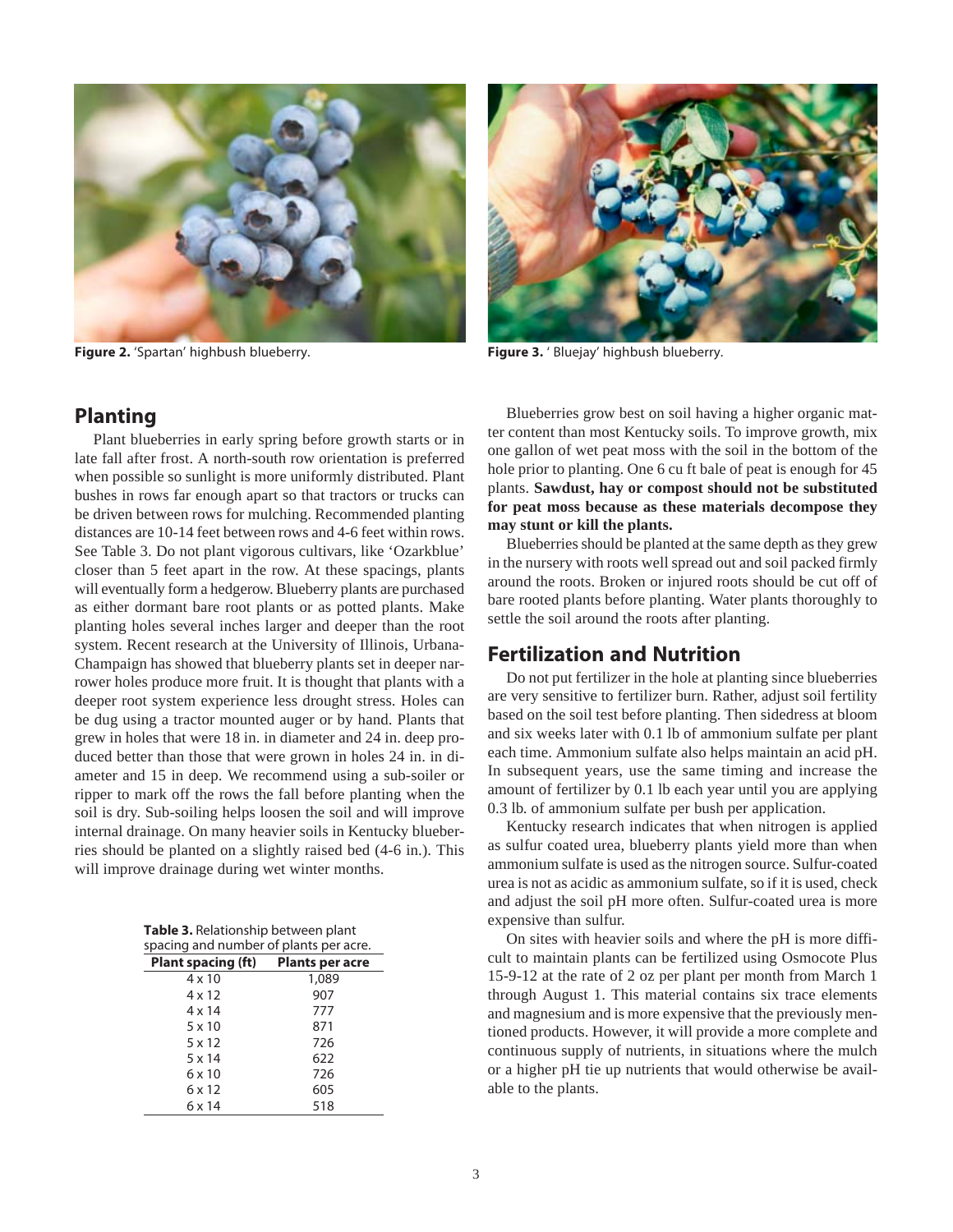Add additional phosphorus and potassium at the same time if soil tests indicate a need. Be careful to apply fertilizer completely around each bush, since little lateral transport of nutrients occurs from one side of the bush to the other. Thus, fertilizer applied to one side of the bush will only fertilize that side. If you use wood chips or sawdust for mulching, plants may need additional nitrogen at a rate of 0.1 lb of ammonium sulfate per plant for the first few years.

**Nutritional Deficiencies**—Nitrogen deficiency is characterized by uniform yellowing of the entire leaf surface. Leaves then redden and die. Symptoms are evident on older leaves first and the entire plant is stunted. This can be corrected by applying nitrogen to the soil. For rapid symptom correction a foliar spray of urea at 4-6 lb of actual N per acre can be used.

Iron deficiency or chlorosis is a very common deficiency in Kentucky. It is first exhibited by younger leaves and spreads to the entire shoot. Yellowing occurs between veins while veins stay green. Leaves may turn completely yellow, or in severe cases, reddish brown. Blueberry plants are not able to remove iron at a high soil pH. Iron is much more available at a lower soil pH. To correct iron deficiency apply an iron chelate to the soil or to the leaves. The iron chelate molecule is able to be taken up by the plant at a higher pH. The more permanent and less expensive solution is to lower the soil pH with sulfur, however this takes time.

Manganese toxicity can occur when soil pH is too low or too much acidifying material has been used. Symptoms are similar to those of iron deficiency. A foliar analysis may be needed to determine the problem.

# **Pollination**

The blueberry flower's shape makes pollination by honeybees difficult. Bumblebees with their longer tongues tend to be more effective pollinators. They fly in colder, windier weather than honeybees, but their populations fluctuate too much from year to year to be dependable. Therefore growers must rely on honeybees and twice as many hives of bees per acre are needed as for other fruit crops, ie. 2 hives/acre.

Blueberry fruit normally contain up to 65 seeds. Some studies have shown that fruit with more seeds tend to be larger. Thus, reduced pollination may cause fewer and smaller fruit. In addition, cross pollination with a different cultivar generally increases fruit size slightly. **For proper pollination, no cultivar should be separated by more than 2 rows from a cultivar with a similar bloom or fruit maturity period.** Producing a good crop of blueberries, generally requires that 80% of the blossoms be pollinated.

Blueberries are not a good source of pollen, so honeybees prefer to work dandelions. Since bees tend to continue working the flower source that they begin working on, move the bees into the field after blueberry blossoms have begun opening, but before 25% open bloom. If bees are moved in after 25% bloom, reduced set will result, because pistils only remain receptive for 5-8 days. A rule of thumb developed in Michigan indicates that when temperatures are in the 70s and 80s°F, pollination will be adequate if you see 4-8 bees per bush.

# **Mulching**

After planting, mulch blueberries with an organic mulch like sawdust, wood chips, pine needles, ground corn cobs or straw. Mulch may heat while it decomposes, so keep a 3-inch circle around the plant base free from mulch to prevent cambium damage. Mulch to a depth of 4-6 inches, and re-apply when it rots to a depth of 3-4 inches. Remulching will be necessary every year or two. Blueberry roots grow at the soil/mulch interface and if the mulch decomposes too much and is not replaced the roots will be exposed.

Mulch is commonly applied as a 3-4 foot wide band down the row. Producing plants are generally mulched following harvest to avoid removing blossoms and fruit during the mulching operation. Mulch increases organic matter, conserves moisture, protects shallow roots from heat and helps control weeds. Mulching moderates soil temperature fluctuations and substantially increases the growth of young plants. Unfortunately, mulch may also harbor rodents in winter. There are several preemergent and postemergent herbicides that are cleared for use on blueberries. Use a preemergent herbicide early in the spring to control germinating weed seed and a post emergent material to kill existing weeds. Consult ID-94, Midwest Commercial Small Fruit and Grape Spray Guide for current weed control materials and rates. Supplement mulching and herbicide applications with hand weeding for complete weed control.



**Figure 4.** Well mulched planting.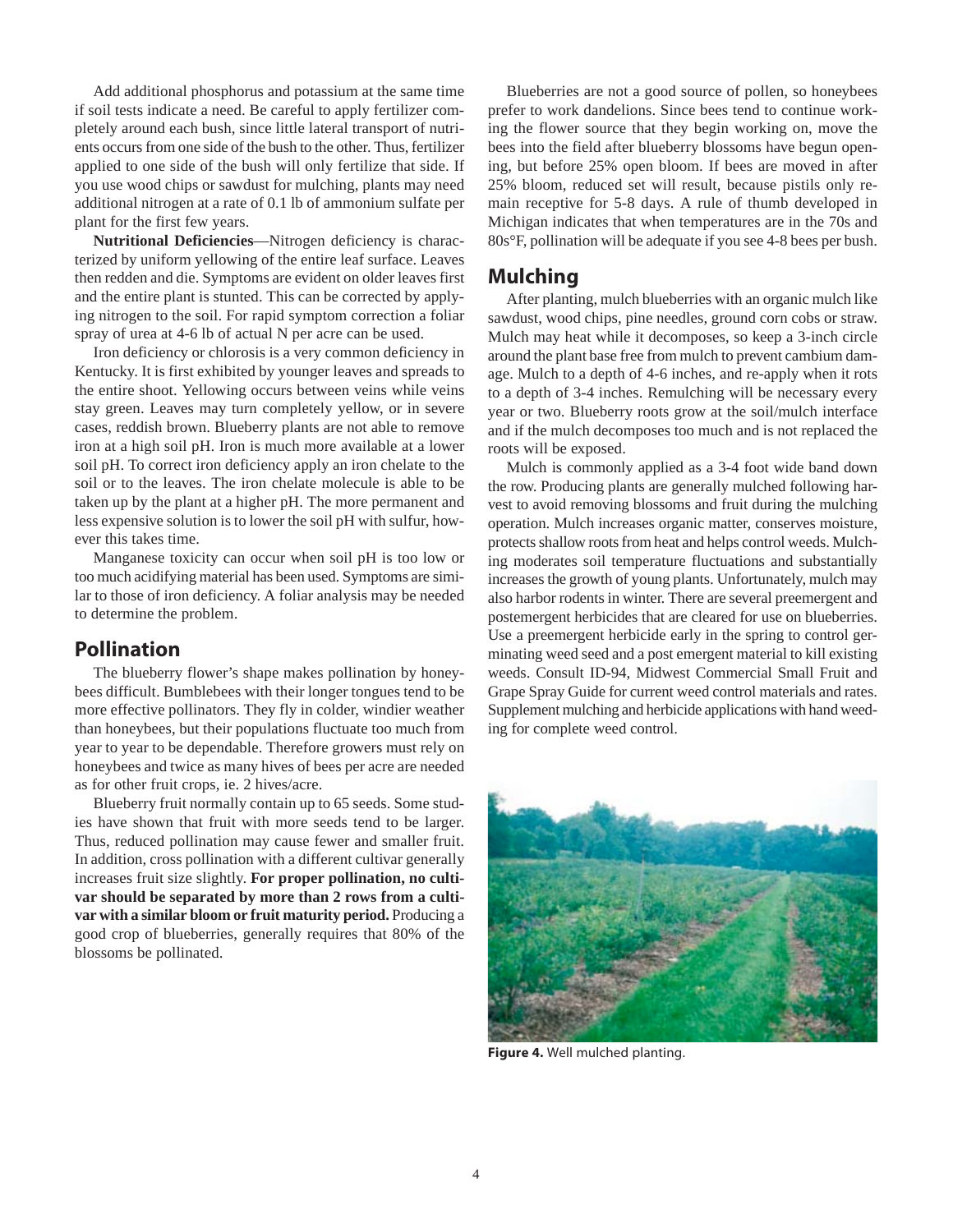# **Irrigation**

Blueberry roots do not have root hairs, and consequently absorb soil moisture very inefficiently. Keep soil damp, but not wet. Mature blueberries require the equivalent of 1-2 inches of rainfall every 10 days during the growing season. Insufficient moisture will reduce fruit bud formation for next years crop.

Trickle irrigation is highly effective for growing blueberries. When trickle irrigation is used, be sure to monitor soil moisture with a tensiometer or other device to avoid over watering the plants. Blueberries can be grown without irrigation, but tests in Kentucky show that irrigation more than doubles yields. Thus, blueberry production should not be attempted on a commercial scale without irrigation. During ripening drought conditions may affect fruit flavor and reduce fruit size. Irrigate plants during dry periods so that moisture does not become limiting. Irrigation is particularly important the first year if it is dry to insure plant survival.

**Leaf Scorch**—Edges of leaves turn brown and roll inward. A variety of conditions can cause scorch, but in blueberries, it is frequently caused by insufficient moisture in the root zone.



**Figure 5.** Trickle irrigation works well on blueberries.

# **Pruning**

Regular annual pruning is necessary to help establish plants and to develop vigorous plants that produce consistent crops of large early maturing berries. Canes that are larger than one inch in diameter at the ground use more of their energy to produce leaves at the expense of fruit production. Thus, younger vigorous canes are more efficient in fruit production. In addition, bushes with a high proportion of large canes have more internal shading and these shaded areas become net users of energy rather than producers. Pruning is also necessary to remove dead and diseased canes which if left in the field can serve as sources for additional infections.

Pruning may be done from February to bud break in the spring. Avoid pruning after bud break because many buds and flowers are rubbed off in the process. Pruning during bloom will retard bush vegetative growth.

To prune highbush blueberries correctly it is important to know the plant's flowering and fruiting characteristics. Flower buds are formed in leaf axils on the top portions of current season's growth during late summer and early fall. These will bloom and produce fruit the following summer. Each flower bud has 5-8 flowers, and six of these will usually produce fruit. Since 150 to 300 fruit equal a pound, 25 to 50 flower buds are left for each pound of fruit. The highest quality and largest berries are borne on the most vigorous wood on canes less than 1 inch in diameter at their base.

At planting, remove from  $\frac{1}{3}$  to  $\frac{1}{2}$  of the top of the plant to improve plant survival. Leave thicker shoots and remove all spindly wood. The only additional pruning you'll need to do the first 3 years is removing diseased or damaged limbs. Blossoms should be rubbed off the first two years. If blossoms are left on bushes the first two years in the field, plants will make little growth or be dwarfed and future yields will be reduced. Blossoms are easily removed by moving a gloved hand quickly along the limb during bloom. After the third growing season, prune the bush to an open vase shape and remove excess shoots at ground level. Leave the most vigorous largest diameter canes.

On a mature bush, begin by removing any diseased or injured wood. If two canes are rubbing against each other, remove one of the canes. Remove some of the old, least vigorous canes at ground level or cut these back to young vigorous shoots so that the bush never has canes more than 5 or 6 years old. When canes are removed, cut them as close to the ground as possible. This will eliminate stubs that decay and become a source of disease. Weak, brushy or twiggy wood, low limbs and limbs extending into the open vase should also be removed. Short branched canes that are shaded should be removed as these produce fruit that ripens late. Flower buds on thick shoots tend to open later in the spring than those on twiggy wood and are less prone to frost injury. Spreading cultivars require more pruning of low drooping branches, while erect cultivars will need more thinning in the bush center.

Up to 20% of the wood in a bush can be removed without decreasing yields. However, the number of berries will be decreased, while individual berry size is increased. If too many blossoms and fruit are left, a large crop of small berries that ripen over a long period of time will result. An ideal bush has 2-3 canes of each age up to 6 years old. Each year 2 of the oldest canes would be removed and 2 new canes allowed to develop. A mature bush should have about 20 good canes. If the cultivar has small berries, berry size may be increased by tipping the fruiting wood. Most growers don't let bushes get higher than 6 feet.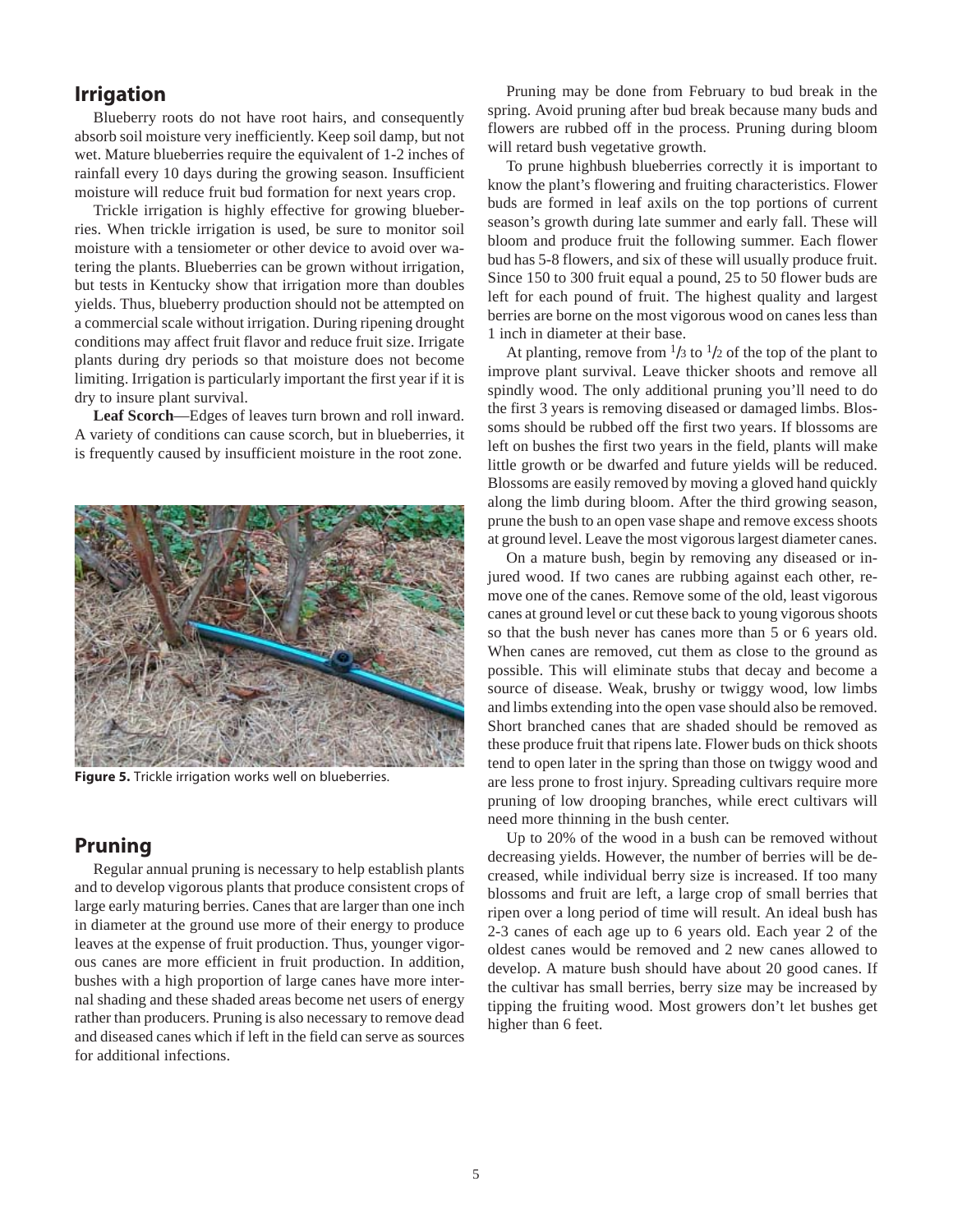

**Figure 6.** Blueberry flower buds are borne terminally on shoots.



**Figure 7.** Each flower bud contains 5-8 flowers.



**Figure 8.** Neglected unpruned plants that need to be rejuvenated through pruning. Note the large number of old canes and a lack of young vigorous canes.



**Figure 9.** Highbush blueberry following pruning. Oldest large diameter canes have been removed and vigorous one-year-old growth with large flower buds have been left. Note the large number and range in cane age arising from the ground.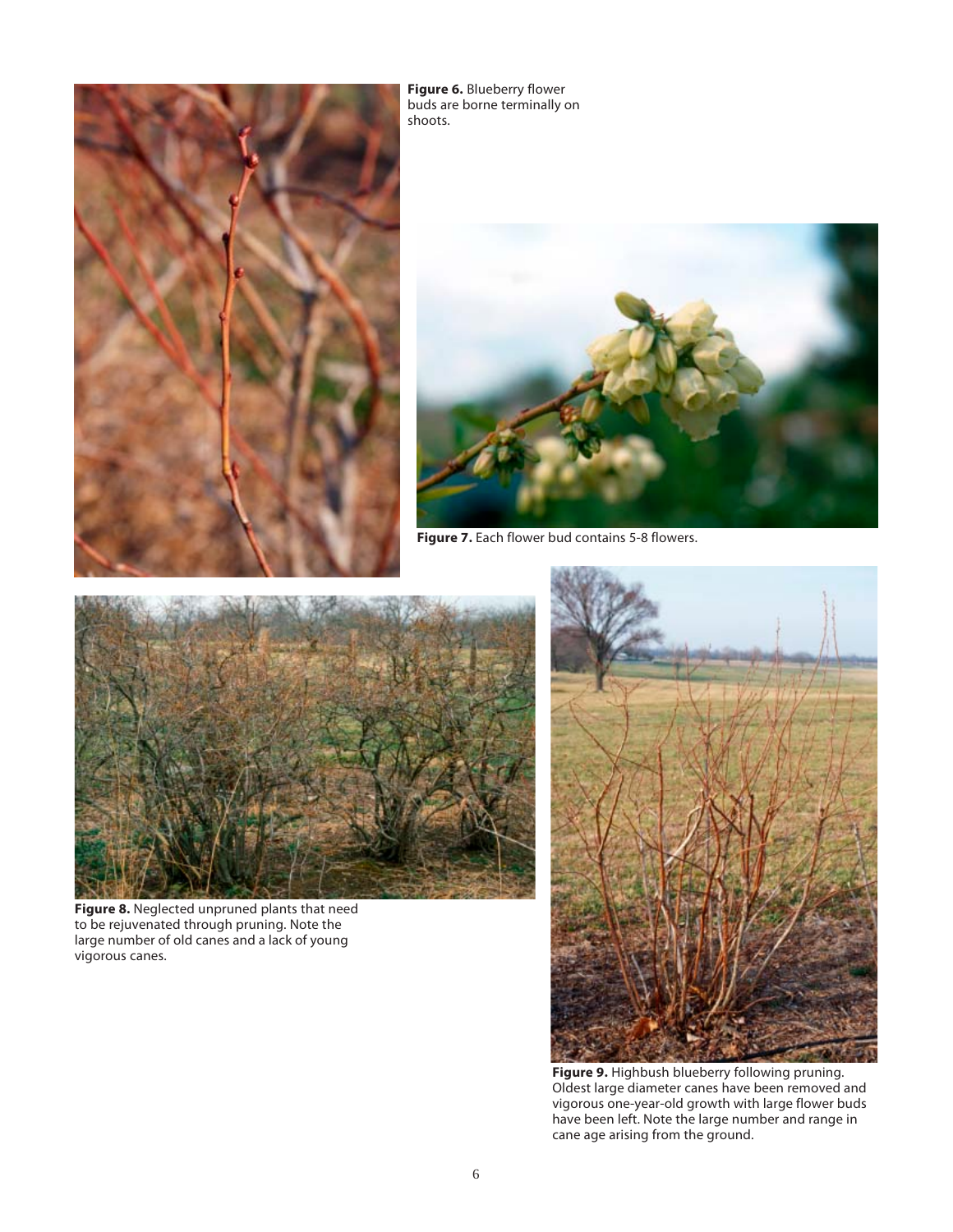# **Harvesting and Postharvest Handling**

Highbush blueberry harvest in Kentucky begins in early June (western Kentucky) to mid-June (central and eastern Kentucky) and finishes in early August. Fruit do not ripen evenly throughout the cluster and should be picked at least once a week. Only fully mature fruit should be harvested since immature fruit are quite acidic and of poor quality.

Immature fruit have a reddish tinge, while ripe fruit are a uniform blue. Fruit do not develop their full flavor when they first become blue, but require 1 to 2 days to develop full flavor. Fruit size will continue to increase up to 35 percent after berries turn blue as water moves into the fruit. Blueberries, unlike some other small fruit, can remain on the plant for up to 10 days after ripening without a loss in size. Fruit sugar content can be as high as 15 percent when fully ripe. Fruit flavor and sugar content will not improve after harvest. Thus, the best tasting fruit are obtained if the berries are allowed to ripen fully on the plant, however the storage life is considerably shorter when berries are fully ripe. Most commercial operations consider it necessary to pick the field once per week.

Blueberry pickers should be instructed to pick all the ripe berries on the bush before proceeding to the next bush and to pick only well ripened fruit. Immature fruit should be left for subsequent harvests. Blueberries should be rolled from the cluster with the thumb into the palm of the hand. Fruit should be handled carefully and as little as possible to avoid rubbing off the bloom (the light waxy finish on the skin) and to reduce bruising that leads to decay. Harvest only when berries are dry. Hands should be placed beneath the clusters to insure that berries are not dropped. Pickers should not overfill their hands during harvest and should avoid squeezing the fruit. Cull fruit and plant debris should be kept out of the harvest containers and left in the field.

Quality control begins in the field and careful supervision of the harvest crew is very important. Pickers should be supervised and if berries are being harvested directly into pint cups one or two pints should be examined randomly in each flat. Pour the pint container into a shallow pan and examine the fruit. More rigid quality control is needed if more than six to eight percent of the fruit are of poor quality to avoid buyer complaints. It should be stressed with the workers that blueberries are eaten fresh, often without washing and that proper hand washing and sanitary procedures are required at all times.

Berries may be picked into pails or into the pint boxes in which they will be marketed. Use a shoulder or belt fastener when possible to hold the container so that both hands can be used for harvesting. Round the box and cover it with plastic or cellophane which may be fastened with a rubber band or tape. Pulp and plastic clamshell containers are now being used extensively in many markets. Ten to 15 pickers are needed per acre for hand harvesting. If picking is good a good picker may harvest 20, 12-pt flats per day.

Following harvest blueberries should not be allowed to remain in the sun. The dark fruit heat up rapidly.

At this point decay is the primary source of berry loss. Anthracnose, gray mold and alternaria diseases are the three most common fruit decay organisms. Decay is more of a problem with fruit harvested late in the season where a large percentage of fruit are overripe.

The easiest, most effective means of retaining blueberry quality following harvest is to use refrigeration. Low temperatures slow ripening and substantially reduce decay. Blueberries keep best at 32°F and 85% relative humidity. Freshly harvested blueberries will keep for 2 weeks at 32°F, but for only 2 days at 70°F.

In Kentucky, U-pick is one of the most desirable ways to market blueberries. Customers drive to the farm, choose and harvest their fruit and often furnish their own containers. In rural areas many people are not use to eating blueberries. Consequently, better U-pick locations are near urban areas. When planning U-pick plantings, put driveways or cross walks across rows every 200 to 300 feet. Illinois data indicates that it takes roughly 450 customers to harvest an acre of blueberries and that the average customer picks 11.7 lb of berries.



**Figure 10.** Twelve pint blueberry flat.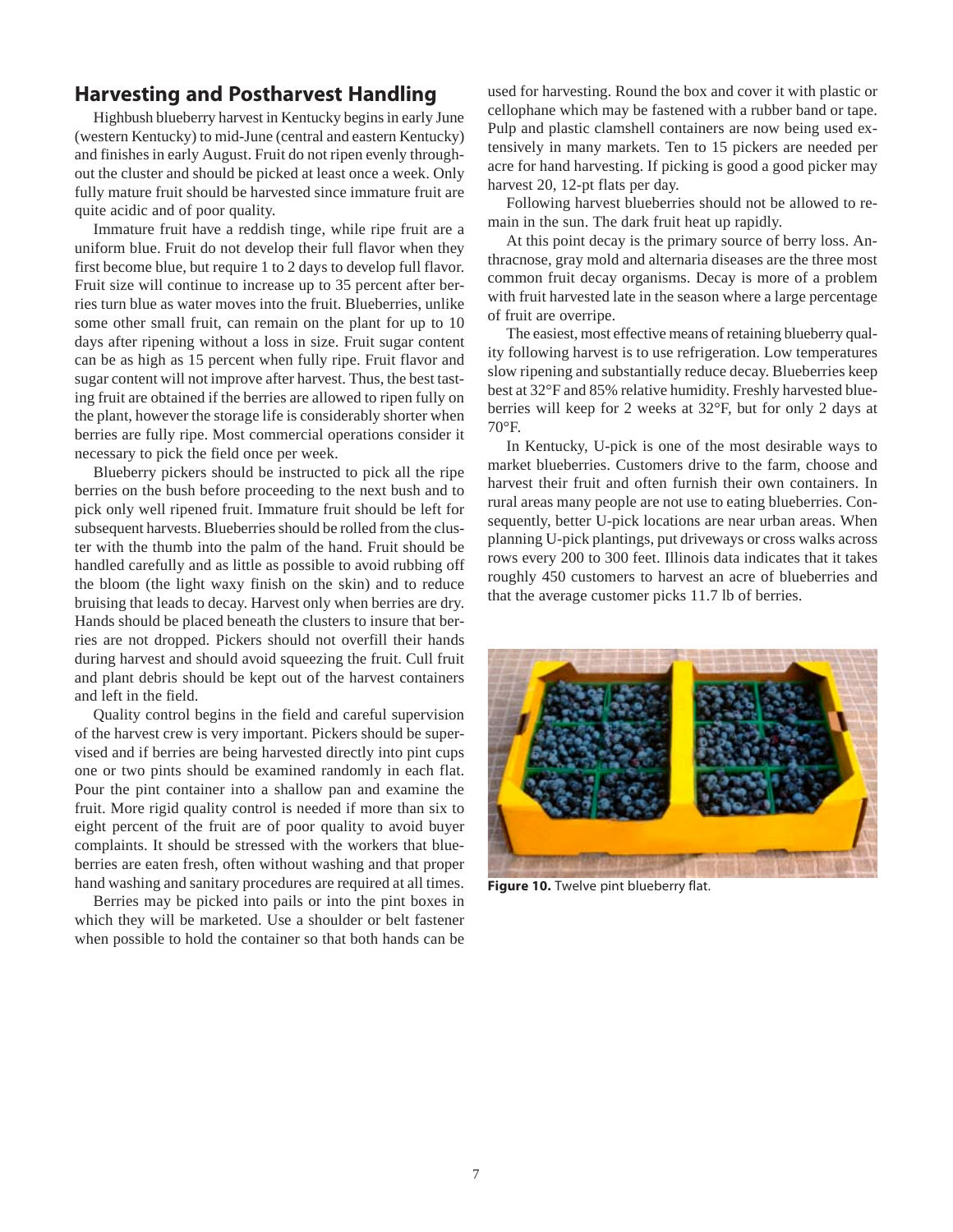# **Blueberry Diseases**

# Phytophthora root rot

#### **Symptoms**

The very fine absorbing roots turn brown to black and the larger diameter roots may also become discolored. In severely infected bushes, the entire root system may be darkened. Above ground, symptoms include chlorosis and reddening of leaves, small leaves, defoliation, stunting, branch dieback, stem and whole plant death.

#### **Disease cycle**

The fungus causing this disease is a water mold and is most active in poorly drained parts of the field and in heavy clay soils. It will survive for a long time in the soil.

#### **Disease management**

- *Site selection and water management*. Avoid heavy soils and high water tables. Grow blueberries on raised beds, if possible. Manage irrigation to avoid long periods of saturated soil.
- *Fungicides*. The soil applied fungicide mefanoxam can be applied if Phytophthora root rot develops. It can be applied twice per year. See the Kentucky Commercial Small Fruit and Grape Spray Guide, ID-94 for specific information.
- *Resistant varieties*. There are no resistant varieties, but Patriot and Bluecrop may tolerate infection better than others.

# Mummyberry

#### **Symptoms**

Young shoots and leaves wilt, turn brown, and die, giving an appearance of frost damage. Tissue at the base of flower clusters may appear water-soaked or brown. As harvest approaches, berries that develop from infected blossoms become tan or cream-colored, shrivel into hard mummies, and shatter easily off the bushes.

#### **Disease cycle**

The fungus causing this disease, growing on fruits infected the previous year, produces spores to infect new shoots and blossoms. Disease pressure is greatest when wet weather prevails between green tip and bloom.

#### **Disease management**

Mummyberry disease is not present in all blueberry plantings, but where it has been, control measures will be needed.

- *Sanitation*. Rake or lightly till the soil beneath the bushes just prior to bud break to disturb production of the mummyberry fungus spores.
- *Fungicides*. The critical time for preventing shoot infections is between bud break and bloom, so fungicide sprays may be needed if the weather is wet then. The fungicides benomyl plus captan are registered for applications from green tip until early petal fall for shoot blight fruit infection prevention. Currently benomyl is no longer being manufactured or sold, however growers may use up their supply of this product. Fungicide use strategies will depend on early spring wetness and how much disease was present the previous year.

• *Resistant varieties*. Blueberry varieties most resistant to mummyberry include Bluejay, Burlington, Darrow, Duke, Elliott, Lateblue, Northblue and Northsky. Bluecrop, Coville, Herbert, Jersey, Rancocas, and Spartan are less resistant, and Berkeley, Bluegold, Bluehaven, Blueray, Bluetta, Collins, Earliblue, Northland, Rubel, Sierra and Weymouth are most susceptible.

# Botrytis blossom and twig blight

#### **Symptoms**

Blossoms and young shoots die and turn brown from infections by the Botrytis fungus. On leaves and shoots, a dusty gray mass of fungus spores are produced on diseased tissue following wet or foggy weather.

#### **Disease cycle**

The Botrytis fungus can be found growing on dead tissues of many different types of plants during wet weather. This disease is favored by moist weather during the pre-bloom and bloom period, and by application of high rates of nitrogen fertilizer, which makes the shoots more succulent.

#### **Disease management**

- *Cultural management*. Reduce nitrogen fertilizer applications.
- *Fungicides*. Blossom and twig blight can be controlled with applications of fungicides from pink bud until petal fall, but are only needed if excessively wet or foggy weather is predicted or occurs during bloom.

# Anthracnose

#### **Symptoms**

The anthracnose fungus causes a decay of the berry resulting in a soft, sunken area near the calyx end of the fruit. Infected fruits may have bright pink spore masses at the blossom end. Prevalent during hot, muggy weather, the disease frequently attacks and rots fruits after harvest. Twigs may also be infected and young girdled stems may die back.

#### **Disease cycle**

The causal fungus overwinters in dead or diseased twigs and fruit spurs. Spores are released in the spring and are spread by rain and wind. Blossoms, mature fruit, and succulent tissues may become infected and in turn become sources of spores for continued infection.

#### **Disease management**

- *Cultural management*. Harvest fruit frequently. Improve air movement and sunlight penetration with good plant spacing and thinning of branches. Prune out infected shoots.
- *Fungicides*. Refer to the Kentucky Commercial Small Fruit and Grape Spray Guide, ID-94 for specific recommendations.
- *Resistant varieties*. There are no resistant varieties when weather is favorable for disease development.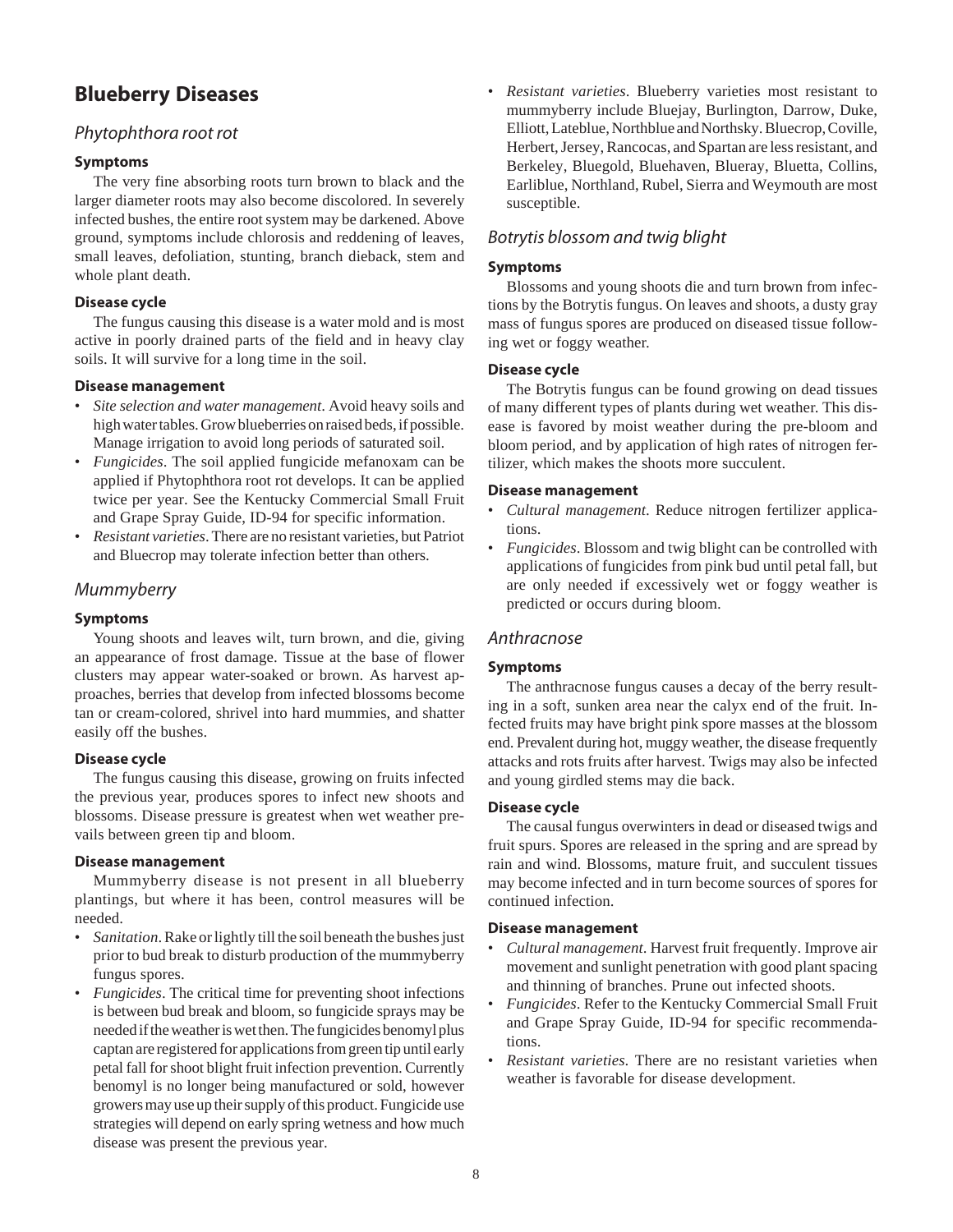# Phomopsis canker and dieback

#### **Symptoms**

New shoots wilt and die back from the tips toward the crown, discoloring pith and wood. Infected individual mature canes may suddenly wilt and die in the summer while nearby canes remain healthy.

#### **Disease cycle**

This canker-producing fungus normally attacks injured or weakened plants. Blueberries with winter injury or spring frost damage are especially susceptible.

#### **Disease management**

- *Cultural management*. Plants should be maintained in a vigorous condition by using best growing practices. Provide proper soil pH and adequate water throughout the season.
- Sanitation. Prune out dead twigs and branches.
- *Fungicides*. There are no effective sprays for blueberry canker diseases.

#### Fusicoccum canker

#### **Symptoms**

When stems become infected by the Fusicoccum fungus, small reddish spots appear on the stems, frequently around a leaf scar near the ground. As the canker enlarges, a bull's eye pattern develops. Plant parts above the canker may suddenly wilt and die during warm, dry weather.

#### **Disease cycle**

New infections develop from spores produced by the fungus on previously infected stems. The disease appears to be more common in the northern Midwest areas.

#### **Disease management**

- Sanitation. Prune and burn diseased canes as they appear.
- *Resistant varieties*. Jersey, Earliblue, and Bluecrop are all very susceptible to the disease; Coville, Berkeley, Blueray, Burlington, and Rubel are moderately susceptible; Rancocas is resistant.

#### Blueberry shoestring disease

#### **Symptoms**

This virus disease can cause dramatic reduction in yields. New stems of infected plants may show an elongated reddish streak while leaves are narrow, wavy, and somewhat sickleshaped with red banding or a red-purple oak-leaf pattern. Flowers may be red-streaked and berries turn purple prematurely.

#### **Disease management**

- Sanitation. Remove and destroy infected plants.
- *Exclusion*. Purchase only good quality disease-free virusindexed plants.
- *Resistant varieties*. The varieties Bluecrop, Bluejay, Darrow, and Northland are resistant, while Burlingrton, Earliblue, Elliott, Jersey, Rancocas, Rubel, Spartan, and Weymouth are known to be susceptible.

# Blueberry stunt

#### **Symptoms**

Affected plants are dwarfed, with shortened internodes, excessively branched, low in vigor with small downward cupped leaves which turn yellow along the margins and between the veins. The yellow mottled areas turn red prematurely in late summer. Fruits on affected bushes are small, hard, lack flavor, ripen late, and remain attached to the plants longer than normal.

#### **Disease cycle**

This disease is caused by a pathogen called a phytoplasma and is spread from plant to plant via leafhoppers.

#### **Disease management**

- *Sanitation*. Remove and destroy infected plants. Take care to not dislodge leafhoppers that could vector the disease; application of insecticide before plant removal might help.
- *Exclusion*. Purchase only high quality disease-free virusindexed plants.
- *Resistant varieties*. Bluetta, Jersey, and Weymouth are all very susceptible to the disease; Rancocas is resistant.

#### Chlorosis

#### **Symptoms**

Yellowing mainly between the veins of leaves on new shoots usually indicates that high soil pH has caused an iron deficiency problem.

#### **Disease cycle**

Chlorosis is not an infectious disease. Blueberries require an acid soil with a pH between 4.5 and 5.2 for best performance. Blueberries suffering iron deficiency are more likely to have chlorosis and canker disease problems because of their weakened state.

#### **Disease management**

Adjust soil pH to create an optimally acid soil.



**Figure 11.** Iron chlorosis on young leaves.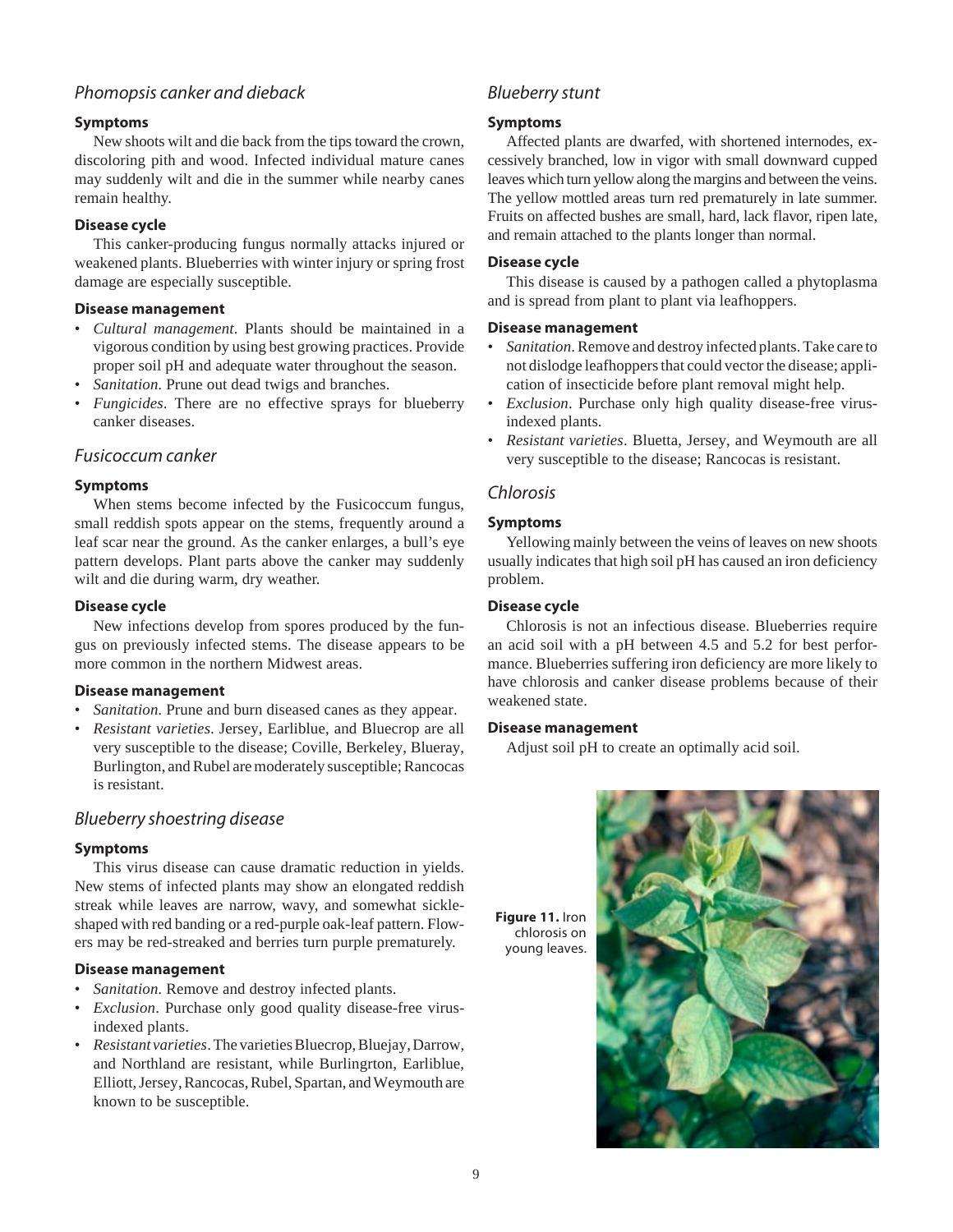# **Blueberry Insect Management**

Generally, blueberries have only a few insect pests and these pest do not commonly build up to damaging levels. For this reason, preventive insecticide sprays are usually not recommended with small commercial or home plantings. Planting should be monitored at least once per week and management decisions based on the results of monitoring.

#### Japanese beetle

Japanese beetle adults are attracted to blueberry bushes as well as many other hosts. They skeletonize the leaves and can end up as contaminants in the berries at harvest. The  $\frac{1}{2}$  inch beetles are a distinctive green and brown color. There is a row of white tufts along the perimeter of the abdomen near the edge of the wings. Japanese beetle grubs are found in the soil where they feed on the roots of grasses. There is one generation per year.

Clean harvesting to reduce the amount of overripe and damaged fruit will help to discourage beetles from being attracted to the planting. Japanese beetle traps have been shown to be ineffective at reducing beetle numbers, and in some situations have increased the amount of damage near the traps.

Where beetle numbers are high during the mid summer, an insecticide may be needed. Sevin and malathion are labeled for Japanese beetle control on blueberries. Observe all preharvest restrictions with these pesticides.



**Figure 12.** Japanese beetle feed primarily on leaves, but may feed on fruit towards the end of the season.

#### Bagworms

Bagworm larvae can be a problem on blueberries in some years. These insects are easy to recognize as they construct a shelter for themselves from silk that they produce and leaves of the plants they feed upon. As the larvae grow, they expand the size of the bag-like shelter. Inside the bag they move around on the plants to feed on leaves and surface of fruits. The females never leave the bag, while the adult males are winged and fly in search of the females. The females deposit their eggs inside the bag where the eggs remain until the following spring. There is a single generation per year.

During the winter, the bags should be removed from the bushes and destroyed. This will eliminate the bagworm eggs and help to break their lifecycle. During the growing season, bagworms can be controlled with sprays containing *Bacillus thuringiensis*, Sevin or malathion. Observe all preharvest restrictions with these pesticides.

#### Plum curculio

Plum curculio is a late spring pest of blueberries. The adult females feed on and lay eggs into the developing fruits. After hatching, the larvae tunnel in and feed on the berries. Damaged berries will shrivel and fall off prematurely. The adult beetle has a mottled brown and gray color and has a long snout. The  $1/5$  inch beetles are active primarily at night and readily drop to the ground if disturbed. There is a single generation per year.

Starting at petal fall and for the next two to three weeks

watch for plum curculio and their damage to the berries. Initial damage usually begins when the nighttime low temperatures begin to exceed 60°F. Generally, when plum curculio is a problem, insecticide sprays are needed for control. Malathion can be used for plum curculio control on blueberries. Observe all preharvest restrictions with these pesticides.



**Figure 13.** Plum Curculio damaged fruit.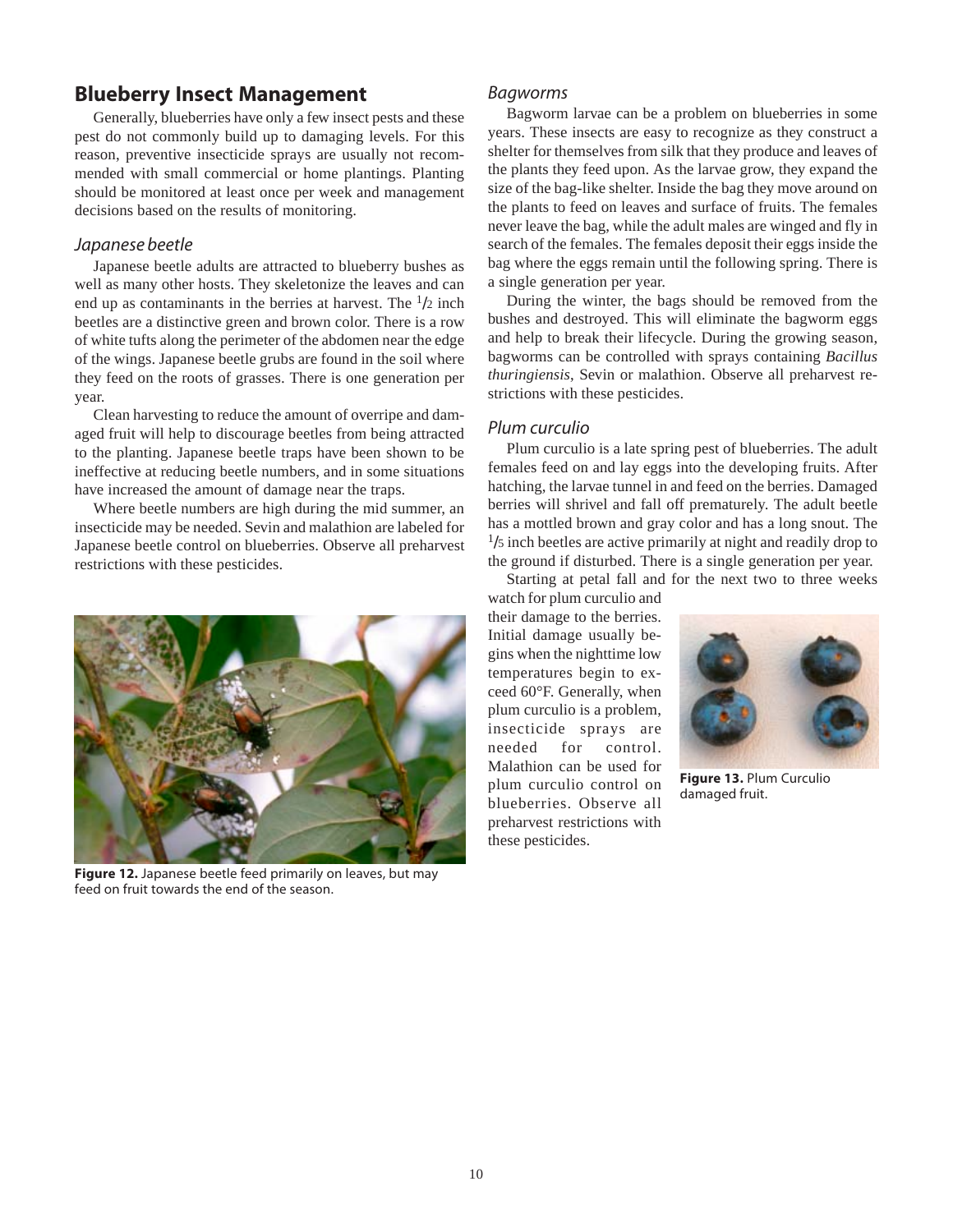# **Wildlife Management in Blueberries**

A number of wildlife species can be a problem in blueberry plantings. A brief discussion of the most predominant problem species is given below.

#### Birds

Robins, starlings, grackles, quail and brown thrush are frequently serious pests of blueberries, particularly in small plantings.

Bird control through destructive methods is subject to state and federal laws. (Primarily trapping and poisoning). Visual repellents like hawk-like balloons, balloons with large eyes painted on them, artificial snakes and plastic streamers suspended over bushes have provided some protection. However, birds generally lose their fear of these after a short period of time.

Auditory repellents are more effective than visual repellents. These include devices that make exploding noises and electronic devices that give off bird distress calls at intervals. Exploding devices are not popular with neighbors.

The most effective method of protection is to cover plants with netting. Install it just before berries begin to ripen and remove it when harvest is completed. Some growers will permanently install 8-9 ft tall posts and overhead wires to support netting.

#### Deer

In areas where there are high deer populations, blueberry plantings have been damaged by browsing on foliage, twigs, buds and fruit. Deer will also damage plants by rubbing the branches with their antlers in the fall.

#### Mice

Watch for mouse activity around plants in fall and winter. Use poison baits for control. Avoid making excessive applications of fresh mulch.

#### Rabbits

Rabbits eat fruit buds and one-year-old wood. If rabbits are a problem, use Thiram or another rabbit repellant spray.



**Figure 14.** Mature planting with overhead support wires for bird netting.



**Figure 15.** Young planting with bird netting.